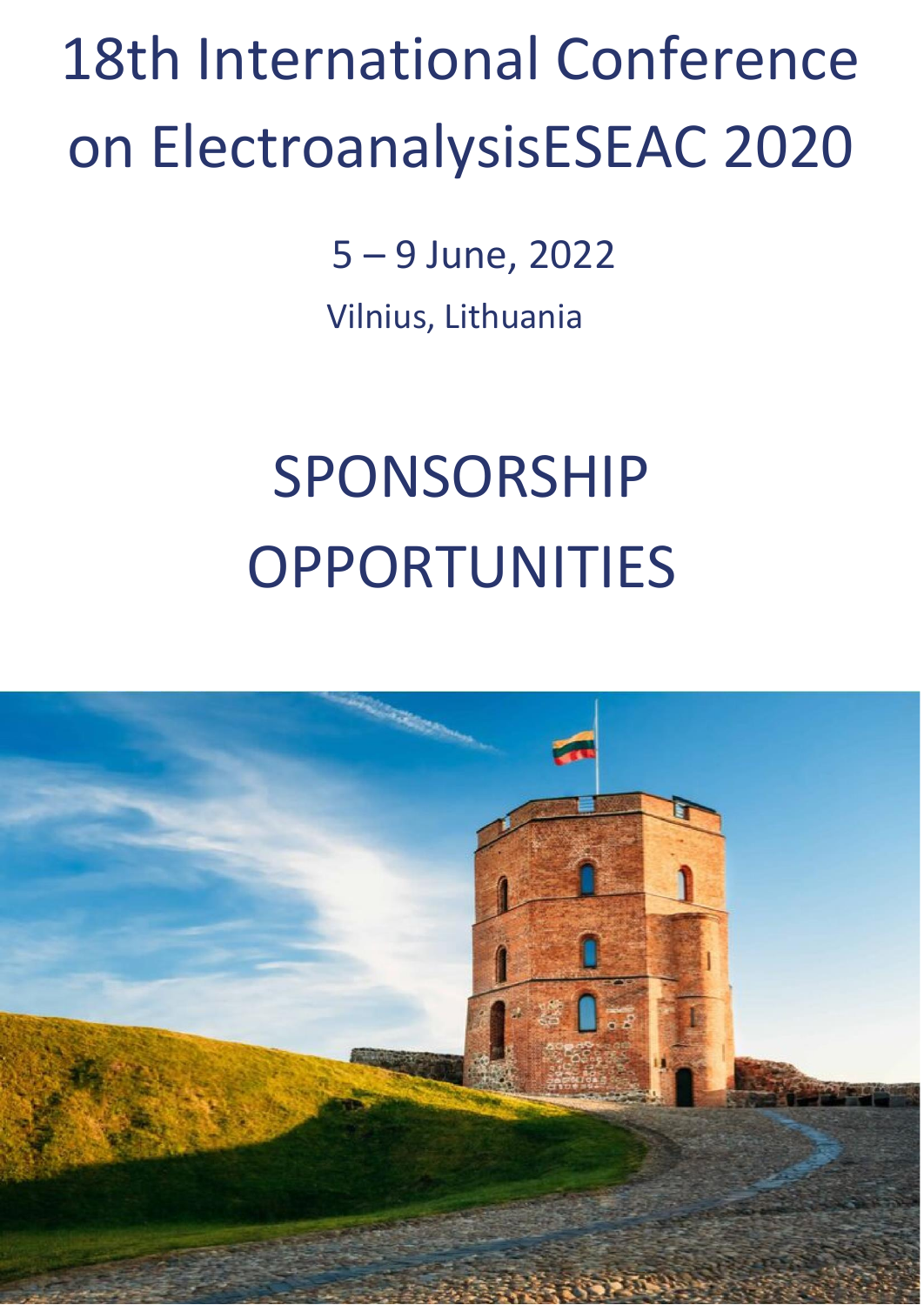#### Dear Colleagues,

Joint Life Sciences Center (GMC) of Vilnius University and State Research Institute Center for Physical Sciences and Technology (FTMC) cordially invite you to participate in the 18th International Conference on Electroanalysis (ESEAC 2022) to be held in Vilnius the capital city of Lithuania on June 5-9, 2022.

ESEAC 2020 is a continuation of the successful series of biannual international meetings introduced by Professor Malcolm R. Smyth in 1986 in Dublin City University. The conference has a broad scope covering all fields of modern electroanalysis – from theoretical aspects to practical applications. This Conference brings together the most outstanding research in electroanalytical chemistry from across Europe and the world. Contributions of young researchers are strongly encouraged. We count on a successful meeting, which provides an exciting forum for the presentation of recent research, informal discussions, exchange of ideas and new co-operations in the field of electroanalysis.

ESEAC 2020 will take place in the capital of a beautiful Baltic country – Lithuania. The venue is a new modern building of GMC at the Sunrise Scientific Valley. Vilnius is in the geographical center of Europe and it is easy accessible from whole Europe and the world. Vilnius is internationally recognized as one of the most knowledge-intensive and innovative cities – a city as ambitious as you are. Vilnius and Lithuania in general is proud of record scientific achievements in biotechnology, innovative medicine, laser and light technologies. The most up-to-date ICT technologies are fully implemented and functioning in the entire country. The capital of Lithuania is like an open book, leaving vivid illustrations of the history of European styles – from the Gothic to the Classicism. The Old Town of Vilnius is among the largest in Eastern and Central Europe, included in the UNESCO world heritage list. Therefore, following the traditions of ESEAC, the participants will have an excellent opportunity to combine exciting science with a unique social and cultural experience.

We are sincerely honored to host this prestigious conference in Lithuania for the first time and we hope that our guests will find the forthcoming meeting to be an experience to remember.

Best regards,

Rasa Pauliukaite

Chair of ESEAC2022